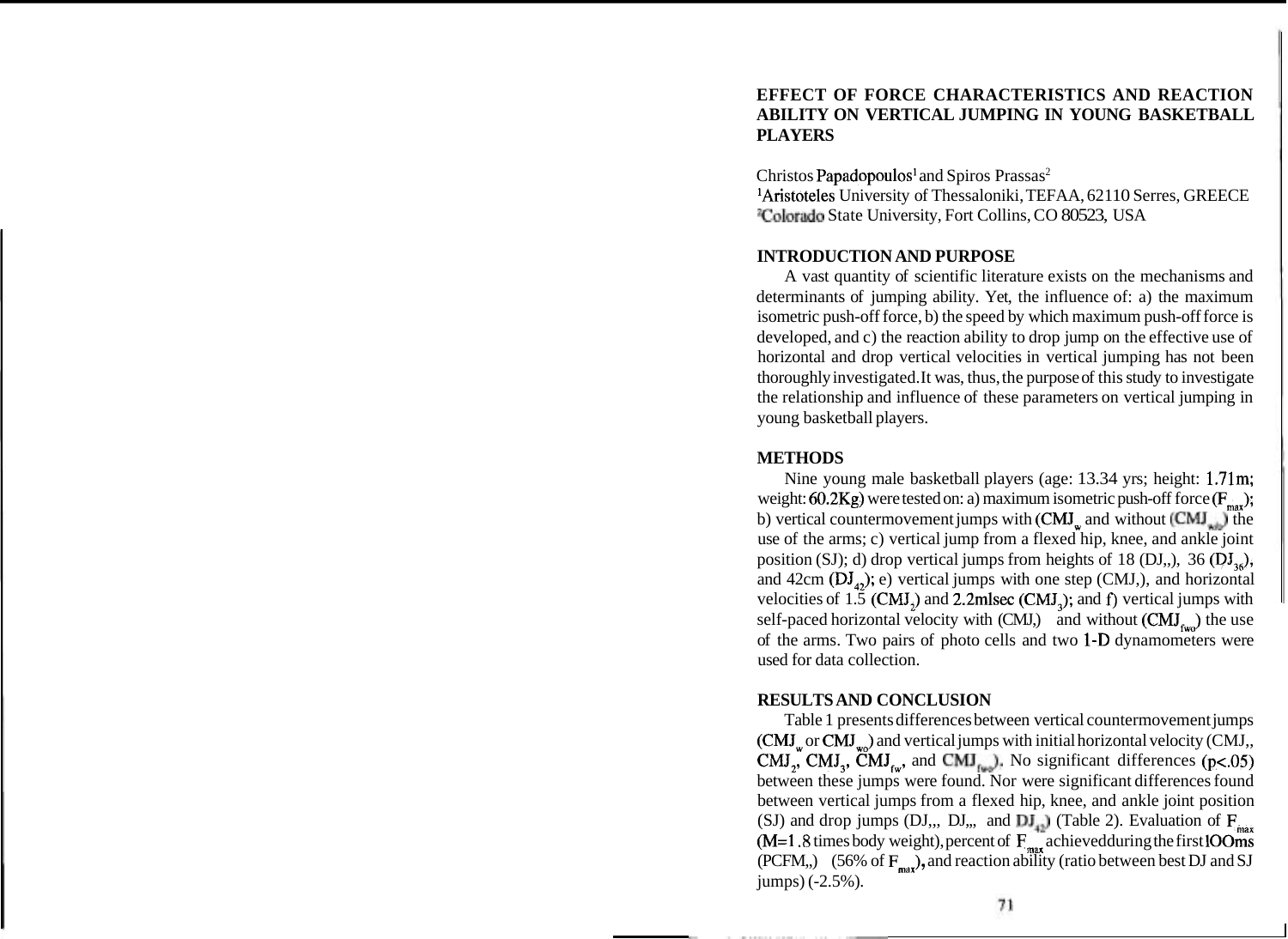| <b>Table 1.</b> $(n=9)$ Comparison between various CMJs and CMJ with initial<br>horizontal velocities |       |     |       |           |          |  |  |  |
|-------------------------------------------------------------------------------------------------------|-------|-----|-------|-----------|----------|--|--|--|
| Jumps                                                                                                 | Mean  | SD  | Mean  | <b>SD</b> | t-score  |  |  |  |
| $CMJ_w$ vs. $CMJ_{rw}$                                                                                | 36.35 | 69  | 37.89 | 6.1       | $-0.497$ |  |  |  |
| $CMJ_{wo}$ vs. $CMJ,$                                                                                 | 30.45 | 64  | 30.45 | 6.4       | 0.004    |  |  |  |
| $CMJ_{wo}$ vs. CMJ,                                                                                   | 30.45 | 64  | 30.02 | 4.4       | 0.165    |  |  |  |
| $CMJwo$ vs. CMJ,                                                                                      | 30.45 | 6.4 | 31.68 | 4.9       | $-0.458$ |  |  |  |
| $CMJ_{wo}$ vs. $CMJ_{w}$                                                                              | 30.45 | 64  | 31.99 | 4.7       | $-0.528$ |  |  |  |

**Table 1.** (n=9) Comparison between various CMJs and CMJ with initial horizontal velocities

showed that these performance characteristics of this group of young basketball players were inferior to previously reported values. F<sub>max</sub> was reported to be 2.8 times body weight; PCFM<sub>100</sub> was reported to be 70-75% of **Fmax** (Papadopoulos, 1997); for reaction ability, DJ was reported to be 120-125% of SJ (Schmidtbleicher, 1994). It is of interest that the observed performances in CMJ or SJ were not influenced by either the increase in initial horizontal velocity (CMJ,,, Table 1), or vertical velocity ( $DJ_{18,42}$ , Table 2). According to Schmidtbleicher et al. (1990), vertical jumping performance of subjects with: a) decreased ability to develop maximum force quickly (reflected in PCFM<sub>100</sub> and b) poor reaction ability (reflected in the ratio of DJ/SJ), does not increase when the push-off time decreases (which is the case, for example, when the drop jump height increases).

| Jumps            | Mean SD   | Mean SD   | t-score |  |
|------------------|-----------|-----------|---------|--|
| $SJ$ vs. $DJ$ .  | 27.49 4.6 | 25.44 4.9 | 0.913   |  |
| $SJ$ vs. $DJ$ .  | 27.49 4.6 | 26.82 4.2 | 0.325   |  |
| SJ vs. $DJ_{42}$ | 27.49 4.6 | 26.08 4.4 | 0.546   |  |

**Table 2. (n=9).** Comparisons between SJ and drop jumps

It is also of interest that the preferred horizontal velocities (2.11 and 2.14m/sec for CMJ<sub>tw</sub> and CMJ<sub>two</sub>, respectively) were similar to the highest assigned horizontal velocity (CMJ,). Subjects, however, increased the pushoff time by 83msec in CMJ<sub>two</sub> and 23msec in CMJ<sub>two</sub>. It can be speculated that subjects, knowing their limited ability to reach maximum force quickly and poor reaction ability, increased the push-off (contact) time to maximize performance. It was concluded that, in vertical jumping, effective utilization